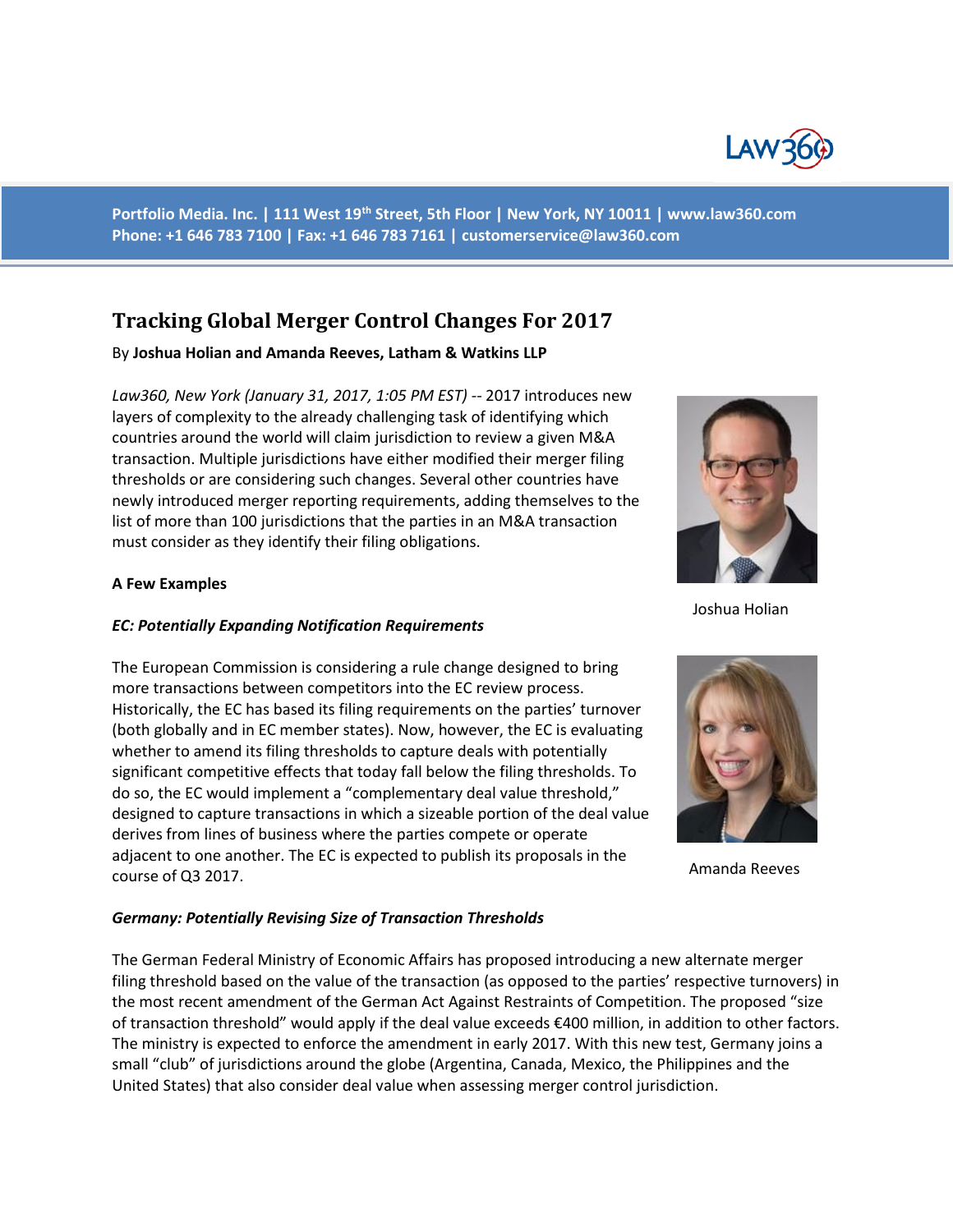# *Italy: Potential New Filing Thresholds*

In 2014, the Italian Competition Authority (Autorita Garante della Concorrenza e del Mercato) issued a recommendation to amend the national merger filing thresholds so as to streamline the types of transactions being caught. Today's filing thresholds require parties file notifications in Italy if (1) the parties' combined revenues in Italy exceed €495 million and (2) the target's revenues in the country exceed €50 million. The proposed amendment would change the second prong of the threshold to require that at least each of two of the parties have revenues in Italy exceeding €30 million. While the legislative bodies have not yet adopted this proposal, the newly appointed Prime Minister Paolo Gentiloni stressed that it is a priority for his cabinet, and final approval is expected within 2017.

# *U.K. Potentially Revising the De Minimis Thresholds*

The U.K.'s Competition and Markets Authority is considering increasing the de minimis thresholds below which the CMA may choose not to refer a case for an in-depth investigation. The exemption allows the CMA to exclude cases from in-depth review if the burden and administrative cost of the review would be disproportionate to the size of the market concerned.

Currently the threshold for markets to be considered sufficiently important for an in-depth investigation is £10 million, and the CMA proposes raising that threshold to £15 million. The CMA also proposes changing the threshold for when markets are generally considered to be insufficiently important to justify an in-depth investigation from £3 million to £5 million. In cases with a market size between these two thresholds, the CMA will continue assessing whether potential harm resulting from the merger would be greater than the cost of the investigation. The public consultation the CMA launched on the topic will be completed in February 2017, with the outcome expected in Q2 or Q3 2017.

# *The Philippines: Building Upon a New Merger Control Regime*

The Philippines Competition Commission began requiring filings under its merger control regime in June 2016. For 2017, practitioners anticipate new rules and interpretations regarding the implementation of that review process. The PCC began imposing a filing fee of PHP250,000 (approximately \$5,000) on notified transactions in January 2017, for example. More substantively, the PCC may further clarify a note it published last September, which indicated that parties must seek clearance before executing a definitive M&A agreement. Such a requirement can have a dramatic impact on the merger reporting timeline and strategy for parties to a global transaction, particularly when news of the transaction is not yet public and a routine PCC investigation could tip off markets to the deal. To date, the PCC has published no news of any enforcement action against parties for filing after announcing their deal; but, until this notification rule is clarified, parties with reportable transactions in the Philippines must remain cautious.

The developments in the Philippines set the tone for at least two more Association of Southeast Asian Nations member states that are expected to activate their merger control regimes in 2017: Thailand and Myanmar. There is no regional ASEAN merger control regime; however, the more ASEAN member states adopt a national system, the tighter the cooperation links will likely be, and in the longer term a regional regime might emerge.

## *UAE: Implementing Merger Controls Based on Market Shares*

The United Arab Emirates begins its first full year of enforcing the merger control requirements under its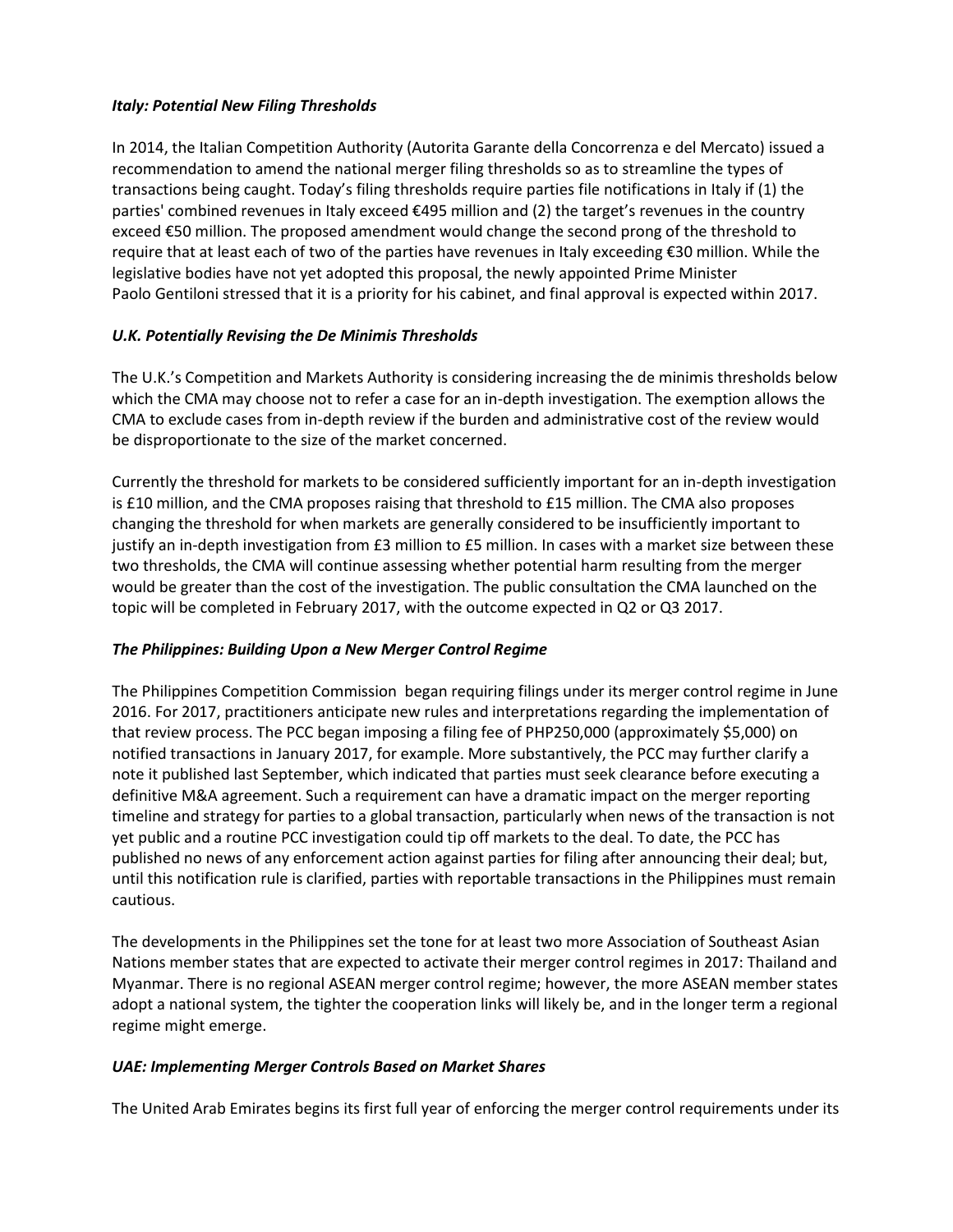competition law. Enforcement remains at early stages, and practitioners expect to learn more in 2017 on how UAE will interpret and apply its merger control program. For example, UAE's competition law requires notification for a transaction if the parties' combined market share exceeds 40 percent of the "overall transactions in the relevant market." However, guidance is not yet available on how transactions are calculated under this formulation.

Also unclear is when UAE's competition law requires parties to submit a filing, when one is triggered: Under the language of the competition law, the notification should be submitted at least 30 days prior to the completion of the transaction, while the implementing regulations require submission at least 30 days prior to the conclusion of the transaction agreements. This distinction obviously can make a substantial difference to the notification process and timeline for parties that have a reportable transaction in UAE. Nevertheless, once a filing is made, the UAE Ministry of Economy will typically issue a certificate of initial submission which entitles the parties to execute the transaction agreements with a merger control clearance condition. As such, practitioners will be looking to the UAE for further guidance on this issue.

# *Africa: The Continued Rise of National and Regional Regimes*

Parties that generate substantial revenues in Africa face an ever-evolving regulatory filing landscape. Following the relatively successful implementation of the merger regime in the Common Market for Eastern and Southern Africa, other regional schemes such as the East African Community (EAC), the Economic Community of West African States, the Economic and Monetary Community of Central Africa (CEMAC) and the West African Economic and Monetary Union have begun claiming (or considering) merger control jurisdiction. Some of these bodies have had unenforced merger control rules for years, but have recently showed a willingness to act upon them (for instance, EAC appointed five new commissioners in 2016, while CEMAC also appears to be operational and has been receiving notifications). We expect merger enforcement in these jurisdictions to continue to grow in 2017.

## *Ukraine: Revised Thresholds and Failure-to-File Penalties*

An amendment of the Ukrainian merger control regime was adopted in 2016, reducing the number of transactions likely to require filings. Previously, a single party's turnover in Ukraine could trigger a notification obligation, even if the other party had almost no presence in the jurisdiction. With the new changes, at least two parties must have in-country sales or assets exceeding  $\epsilon$ 4 million to trigger a notification. This amendment on the filing thresholds combined with a simplified review process in certain cases requiring less detailed information — in particular less details on related parties, directors and their relatives, subsidiaries and market shares in unrelated markets — and less formalities, contributed to a more streamlined, less burdensome and efficient regime.

Additionally, the Anti-Monopoly Committee published in September 2015 the Recommendations on Calculation of Fines for Violation of Ukrainian Competition Law, which outline the AMC's methodology to calculate fines and introduce a one-year amnesty period for past merger control violations. The application of this methodology has already resulted in an increase in the level of fines for nonnotification, but the fines have also become more predictable and consistent. Companies were given a grace period of one year to report past failures to file in return for a fixed fine of UAH102,000 (approximately €3,650) (Amnesty Procedure). This Amnesty Procedure proved to be popular both among local businesses and multinational corporations, and was prolonged until March 15, 2017.

## *Chile: Voluntary Regime Becomes Mandatory*